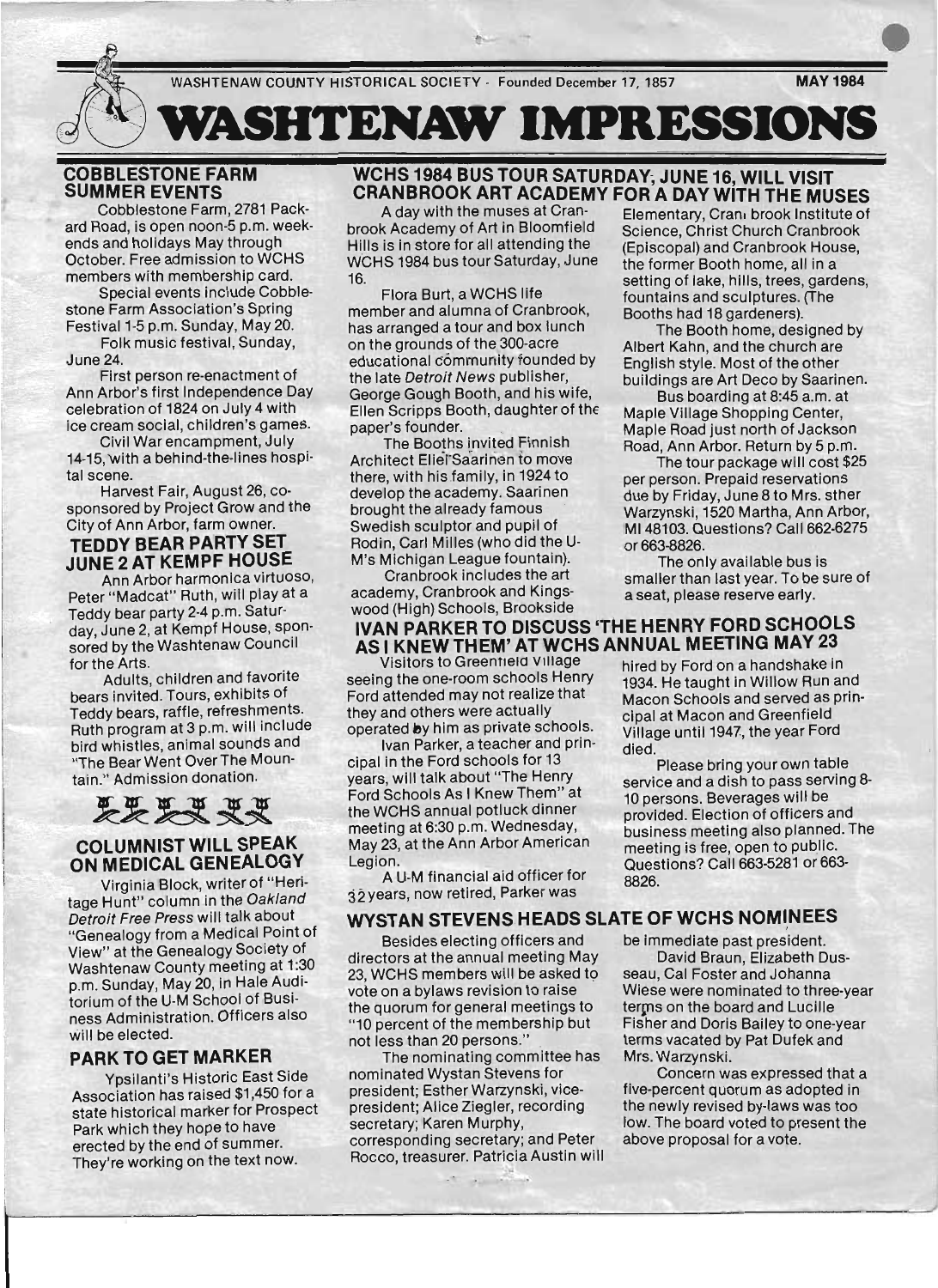# **FORD COUNTRY: FROM THE GLASS HOUSE TO THE INNER (**

David L. Lewis, U-M professor of business history, took the WCHS April audience on a slide tour of "Ford Country" when Professor George S. May had to cancel his I talk.

Professor Lewis, author of The Public Image of Henry Ford, showed familiar and not-so-familiar Ford sites in the Dearborn-Detroit area and posed his favorite question: "Where is Henry Ford buried?" Most people don't know.

The show started with the big "Ford" sign along 1-94 and the Ford World Headquarters Building (the Glass House), visible from the expressway and "almost any part of Dearborn."

It included scenes of Henry Ford Museum, Greenfield Village, the River Rouge and Highland Park plants, of course, and Fairlane mansion but also showed obscure, . crumbling former Ford homes in Detroit's inner city.

"A dining room and six bedrooms for top executives are in the penthouse on the top floor of the Glass House. About a mile south is the former Ford Division headquarters, now Ford's N'orth American Automotive operations headquarters.

"Across and down the street from World Headquarters is the Henry Ford Centennial Library, built to commemorate the 100th anniversary of Ford's birth (July 30, 1863) and opened in 1969.

"In front of the library is a lifesize statue of Henry Ford, one of only two in the world, the other being in front of Ford of England's plant."

Ford's birthplace, about two miles northeast of the Village at Ford and Greenfield Roads, is designated by a Michigan Historical Commission marker, but the house itself was moved to Greenfield Village in 1944.

The Ford estate, Fairlane, a U.S. historic landmark, the only one in Michigan in the field of commerce and industry, is owned by the University of Michigan-Dearborn which conducts tours through it.

The rear of the mansion faces a muddy Rouge River where the Fords had a dock for an electric boat and a dam for a private powerhouse. The top floor of the powerhouse con-



Henry and Clara Ford's "Honeymoon House" as It looks today, minus 19th century wraparound porch, matching railings around top and bottom roof line.

tained Mr. Ford's perspnal laboratory where he liked to repair watches.

The powerhouse generators have been restored. The powerhouse is connected to the mansion by a 300 foot tunnel you can walk through on a Sunday afternoon tour.

Henry Ford died April 7, 1947, at Fairlane. Someone in the audience reminded that the Rouge was flooded and the electricity off so that Ford died as he had come into the world, by candlelight.

At the time of his death, the company couldn't locate a Lincoln hearse, so a Packard (preferable to a GM Cadillac) carried Ford's body to his grave, Lewis noted.

Lewis's students and audiences usually think Henry Ford is buried in Greenfield Village or Fairlane. Actually, he is buried in the old Ford Family Cemetery on Joy Road, just west of Greenfield, in what is now Detroit.

In 1947 it was open farm land. Henry and Clara Ford's graves are covered with iron grillwork. For years, watchmen guarded the grave around the clock, for it was feared grave robbers might act on rumors the auto king had been buried in a solid gold coffin with a Stradivarius violin and other valuables.

Until Greenfield Village's School closed in 1969, the school children with their principal, placed wreaths on or near the anniversary of Ford's death.

Since then, Edison Institute officials and Episcopal clergymen do it. (Edison Institute is the official name of the village-museum complex). St. Martha's Episcopal Church is near the cemetery.

"If the Henry Ford Museum looks like Independence Hall, it figures. Henry tried to buy the real thing. But the government wouldn't sell. So he built a replica."

The museum has an outstanding transportation exhibit inciuding more than 180 cars. Most notable, perhaps, are Henry Ford's first car, the 1896 quadricycle, and the "999," the world's most famous racing car, in which Henry Ford set a world record of 91 miles an hour in 1904 and Barney Oldfield gained fame as the world's leading racing driver.

There are also personal Ford family cars including Clara's electric and Henry's last car, a 1942 V-B.

The garage where Ford built his first car is in the Village. One of the two doors is wider than the other. When neither was wide enough to get the car out, Henry widened the right one with an axe.

The building was removed from 58 Bagley Avenue in downtown Detroit n the 1920's. That site today is covered with a huge office building and indoor parking structure. There was a plaque, stolen in 1977, affirming it as the birthplace of the first Ford car.

In the Village is Thomas Edison's Menlo Park, New Jersey laboratory in which Edison created the electric light bulb and the phonograph.

In 1929, in commemoration of the 50th anniversary of the event, Edison re-enacted the invention of the light bulb there. Henry Ford immediately nailed Edison's chair to the floor.

In the Village are actual homes of Orville and Wilbur Wright, removed from Dayton, Ohio, and Noah Webster's from Connecticut. Webster compiled America's first dictionary.

There is a courthouse where Abraham Lincoln practiced law and the chair in which Lincoln was shot in Ford's Theatre in Washington in 1865. It was put up for auction in 1929 and Ford outbid everyone else.

There is a covered bridge and the oldest windmill in the country from Cape Cod. As you enter or leave the Village notice the serpentine wall separating it from the old Ford Airport, now the company's Dearborn test track. It's said to be the longest wall of its kind in the world, Lewis said.

By the early 1920's the Rouge was the world's largest singlecompany industrial concentration. It

~---- --~--------------------~--~~------------------------~----------------~----------~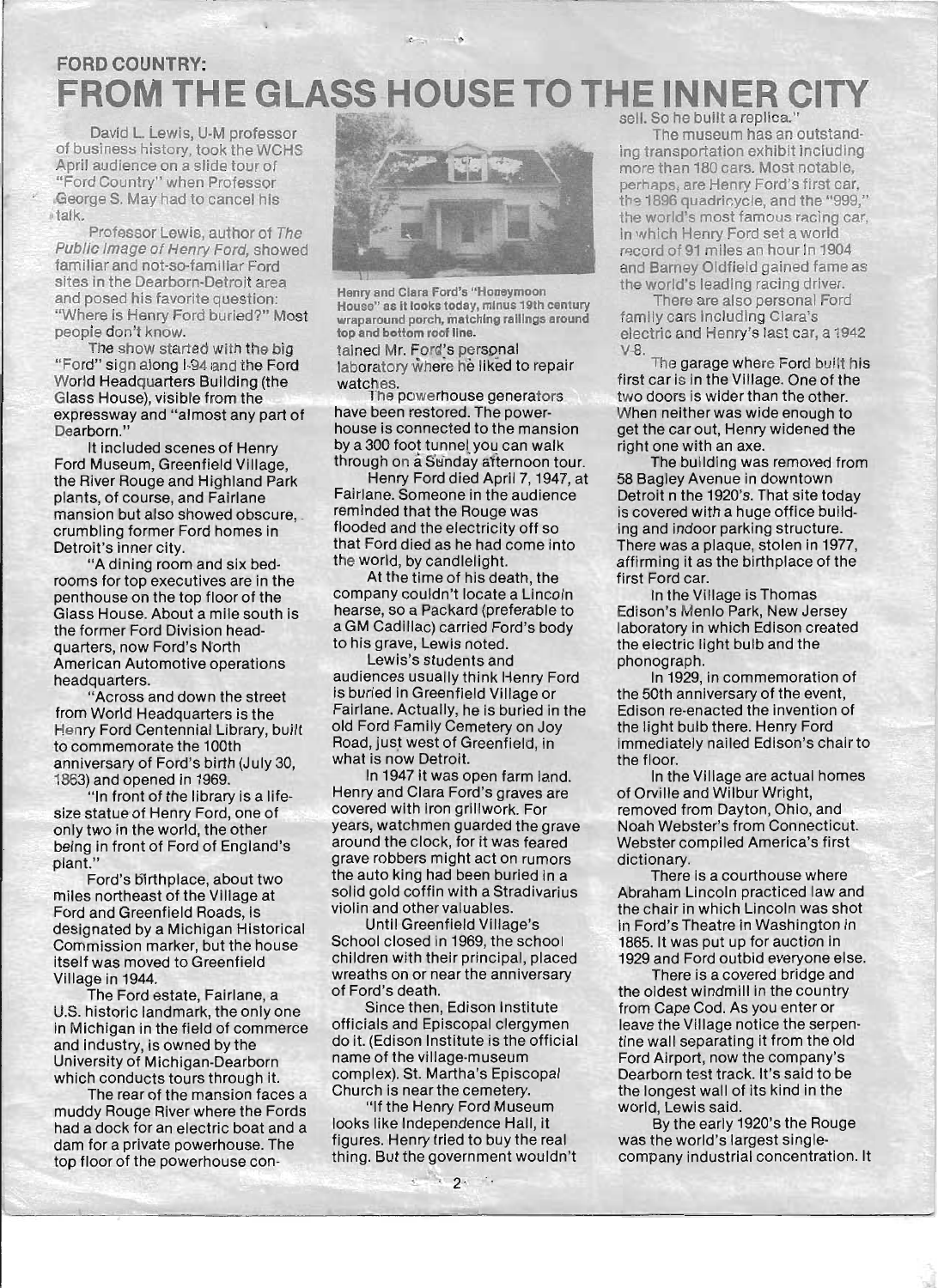still is, and thanks to automation produces more now with 30,000 workers than it did with 100,000 workers in 1929 or during World War II.

. Across and dewn the street from the museum is the Dearborn Inn, opened in 1931 across from what was then Detroit's principal airport. Across from the inn is one of Ford's original airplane manufacturing buildings.

In front of the inn is one of eight State of Michigan historical markers dealing with Ford. This one discusses Ford's pioneering in aviation and his Trimotor airplane. Another is in front of the museum.

Across from the museum is the Guest Center where bus tours of the River Rouge plant originated before they were discontinued in 1980.

Behind the museum is the 1923 Dearborn Engineering Laboratory in which the Model A was designed. On May 26, 1927, Henry and Edsel posed with the first and 15 millionth Ford in front of that building.

Next to the lab are railroad tracks along which Henry Ford often walked to the laboratory or village. He also walked these tracks to Detroit with his lady friend, Evangeline Dahlinger.

The concrete arches which march for miles along the Detroit, Toledo and Ironton Railroad that Ford owned in the 1920's are still Dearborn area landmarks. They were built to power electric trains but never used. They're so solid that it is prohibitively expensive now to tear them down.

Just down the road from Dearborn Engineering is the George Washington Carver laboratory where Dr. Carver and Ford researchers experimented. It is now a Village storage area.

Two miles east of the Village is Ford's old administration building, now the Ford Parts and Service Division. Henry Ford's former office in a first floor corner has a private entrance.

A mile east of that building is Springwells Park shopping center built in the late 1930's and said to be America's first shopping center. A stone memorial to Henry and Edsel at the center is inscribed, "The Shadow Passes - Light Remains."

Detroit Edison now occupies the original Lincoln factory built during World War I in Detroit. Ford bought it from the Lelands in 1922.



Photos courtesy of David L. Lewis Life-size statue of Henry Forad in front of Henry Ford Memorial Library in Dearborn is one of only two in the world. Ford World Headquarters at right.

front is now at the Detroit Public moved into Fairlane, is now owned Library. by a religious organization combin-

restaurant, sports a "Food" sign in astrology.<br>characteristic Ford script on an A couple of miles north of the characteristic Ford script on an

Dearborn is the Highland Park plant. Woodlawn's Automotive Row is a Bearborn's the riightand r ark plant.<br>From 1910 to the early 1920's it was virtual "Who Was Who of the Motor" the world's largest auto plant.<br>Visites was a wed by the size and Visitors were awed by its size and spellbond by the newly-developed business manager and second spendord by the newly-developed<br>mass production methods.

front of the plant. William Clay Ford, Senator.<br>
Senator Carl Blant. William Clay Ford, Clay Ford, The Dodge brothers, John Henry Ford II's youngest brother, now owner of the Detroit Lions foot- and Horace, major Ford shareholdball team, was on crutches when he ers from 1903-19, have an opulent helped dedicate the marker in 1956. mausoleum guarded by sphinxes.

powerhouse were torn down. Ford and the Dodges is modest. has abandoned plans to keep the • Edsel's brother-in-law, Ernest building for historical reasons and it Kanzler, fired from Ford In 1925 for building for instorted reasons and it<br>is crumbling.

Beaubien factory built in 1904 and<br> **Beaubien factory built in 1904 and** moded and should be replaced.<br>
• George M. Holley, who sold operated until 1911 now houses a firm that launders industrial Ford millions of carburetors. Firm that launders muustrial valley C. Harold Wills, the brilliant clothing.

former homes are still standing not for the famous Ford script and had from Highland Park  $-$  their John much to do with the building of the far from Highland Park  $-$  their John Model T. R Street home of 1891-92, their flat Model T.<br>All the Edison Avenue of the Edison Avenue of John Gray, the Ford in 1907-08 and the Edison Avenue home from 1908-15. Company's first president.

firetrap, likely will be torn down. The Ford's original 12 shareholders.<br>• And Alfred Lucking, Ford's second is an apartment building in **Ford's Alfred Lucking, Ford's Alfred Lucking**, Ford's Hangred Lucking, Ford's Hangred Lucking, Ford's Hangred Lucking, Ford's Hangred Lucking, Ford's Hangred Lucking, Ford's Hangred Luck good repair. Until Lewis took the lawyer during the Doug<br>chicago Tribune suits. picture, the owner was not aware that Ford had lived in his building. A number of schools bear

3

The Abraham Lincoln stafue once in The third, from which the Fords Henry's Place, a Dearborn ing the teachings of Christianity and

oval. Highland Park plant is Edsel Ford's About 10 miles northeast of grave in Woodlawn Cemetery.

A historic marker is located in years, later mayor of Detroit and U.S.

In 1959, the administration and Edsel's grave compared to Couzen's

The older Piquette and Ford that the Model T was out-

ing.<br>Three of Henry and Clara's metallurgist who furnished the type

The first an abandoned • Wendell Anderson, one of